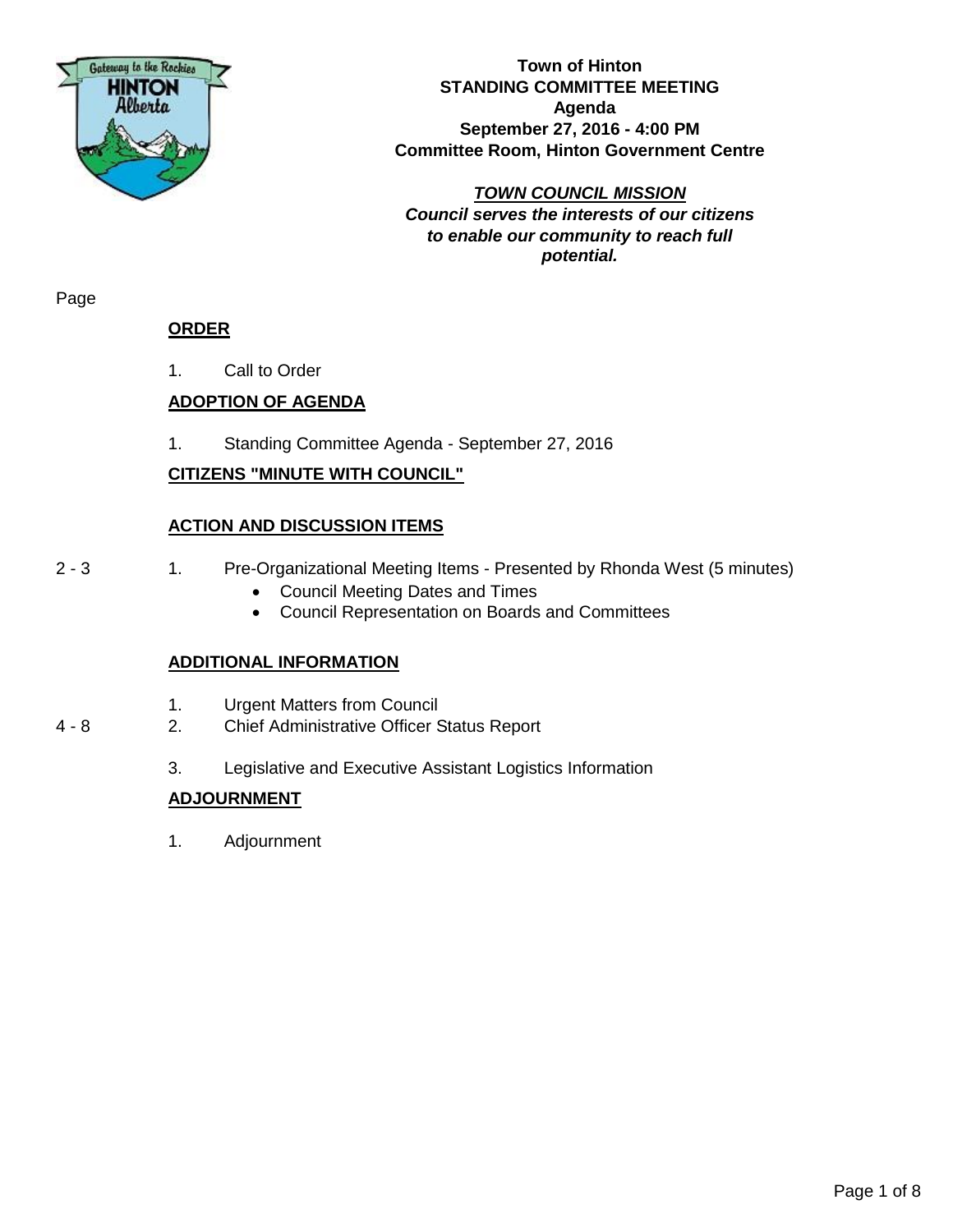|                                                                                                            |                                                                                                                                                                                                                                                                                                                                                                                              |                |                |                |             |             |                           |                                                                                       |                         |                |                | 2016 / 2017 Council Meeting Schedule |                |                |                |                                   |    |             |                |                |
|------------------------------------------------------------------------------------------------------------|----------------------------------------------------------------------------------------------------------------------------------------------------------------------------------------------------------------------------------------------------------------------------------------------------------------------------------------------------------------------------------------------|----------------|----------------|----------------|-------------|-------------|---------------------------|---------------------------------------------------------------------------------------|-------------------------|----------------|----------------|--------------------------------------|----------------|----------------|----------------|-----------------------------------|----|-------------|----------------|----------------|
|                                                                                                            |                                                                                                                                                                                                                                                                                                                                                                                              |                |                |                |             |             | <b>December</b>           |                                                                                       |                         |                |                |                                      |                |                | January 2017   |                                   |    |             |                |                |
|                                                                                                            |                                                                                                                                                                                                                                                                                                                                                                                              | т              | W              | т              | $\mathsf F$ | $\mathsf S$ | S                         | M                                                                                     | T                       | W              | Т              | F                                    | S              | S              | M              | Τ                                 | W  | Τ           | F              | S              |
|                                                                                                            |                                                                                                                                                                                                                                                                                                                                                                                              | $\overline{1}$ | $\overline{c}$ | 3              | 4           | 5           |                           |                                                                                       |                         |                | 1              | $\overline{2}$                       | 3              | $\mathbf{1}$   | $\overline{c}$ | 3                                 | 4  | 5           | 6              | 7              |
|                                                                                                            | $\frac{1}{\sqrt{2}}$<br>$\frac{1}{\sqrt{2}}$<br>$\frac{1}{\sqrt{2}}$<br>$\frac{1}{\sqrt{2}}$<br>$\frac{1}{\sqrt{2}}$<br>$\frac{1}{\sqrt{2}}$<br>$\frac{1}{\sqrt{2}}$<br>$\frac{1}{\sqrt{2}}$<br>$\frac{1}{\sqrt{2}}$<br>$\frac{1}{\sqrt{2}}$<br>$\frac{1}{\sqrt{2}}$<br>$\frac{1}{\sqrt{2}}$<br>$\frac{1}{\sqrt{2}}$<br>$\frac{1}{\sqrt{2}}$<br>$\frac{1}{\sqrt{2}}$<br>$\frac{1}{\sqrt{2}}$ | 8              | 9              | 10             | 11          | 12          | 4                         | $\sqrt{5}$                                                                            | 6                       | $\overline{7}$ | 8              | 9                                    | 10             | 8              | 9              | <b>10</b>                         | 11 | 12          | 13             | 14             |
|                                                                                                            |                                                                                                                                                                                                                                                                                                                                                                                              | <b>15</b>      | 16             | 17             | 18          | 19          | 11                        | 12                                                                                    | <b>13</b>               | 14             | 15             | 16                                   | 17             | 15             | 16             | $\boxed{17}$                      | 18 | 19          | 20             | 21             |
|                                                                                                            |                                                                                                                                                                                                                                                                                                                                                                                              | 22             | 23             | 24             | 25          | 26          | 18                        | 19                                                                                    | 20                      | 21             | 22             | 23                                   | 24             | 22             | 23             | $\overline{24}$                   | 25 | 26          | 27             | 28             |
|                                                                                                            |                                                                                                                                                                                                                                                                                                                                                                                              | 29             | 30             |                |             |             | 25                        | 26                                                                                    | 27                      | 28             | 29             | 30                                   | 31             | 29             | 30             | 31                                |    |             |                |                |
|                                                                                                            |                                                                                                                                                                                                                                                                                                                                                                                              |                |                |                |             |             | <b>March</b>              |                                                                                       |                         |                |                |                                      |                | <b>April</b>   |                |                                   |    |             |                |                |
|                                                                                                            | M                                                                                                                                                                                                                                                                                                                                                                                            | $\mathsf T$    | W              | Τ              | F           | $\mathbb S$ | S                         | ${\sf M}$                                                                             | $\mathsf T$             | W              | $\mathsf T$    | F                                    | S              | $\mathsf S$    | M              | $\mathsf T$                       | W  | $\mathsf T$ | F              | $\mathbb S$    |
|                                                                                                            |                                                                                                                                                                                                                                                                                                                                                                                              |                | 1              | $\overline{2}$ | 3           | 4           |                           |                                                                                       |                         | $\mathbf 1$    | 2              | 3                                    | 4              |                |                |                                   |    |             |                |                |
| i<br>Emax® a la conducta d'Arcania<br>Emax - desantente d'Arcania<br>a la conducta de la conducta d'Arcani | 6                                                                                                                                                                                                                                                                                                                                                                                            | $\overline{z}$ | 8              | 9              | 10          | 11          | 5                         | 6                                                                                     | $\overline{z}$          | 8              | 9              | 10                                   | 11             | $\overline{c}$ | 3              | $\overline{4}$                    | 5  | 6           | $\overline{7}$ | 8              |
|                                                                                                            | 13                                                                                                                                                                                                                                                                                                                                                                                           | $\boxed{14}$   | 15             | 16             | 17          | 18          | 12                        | 13                                                                                    | $\boxed{14}$            | 15             | 16             | 17                                   | 18             | 9              | 10             | $\blacksquare$                    | 12 | 13          | 14             | 15             |
|                                                                                                            | 20                                                                                                                                                                                                                                                                                                                                                                                           | $\boxed{21}$   | 22             | 23             | 24          | 25          | 19                        | 20                                                                                    | $\boxed{21}$            | 22             | 23             | 24                                   | 25             | 16             | 17             | <b>18</b>                         | 19 | 20          | 21             | 22             |
|                                                                                                            | 27                                                                                                                                                                                                                                                                                                                                                                                           | 28             |                |                |             |             | 26                        | 27                                                                                    | 28                      | 29             | 30             | 31                                   |                | 23             | 24             | 25                                | 26 | 27          | 28             | 29             |
|                                                                                                            |                                                                                                                                                                                                                                                                                                                                                                                              |                |                |                |             |             |                           |                                                                                       |                         |                |                |                                      |                | 30             |                |                                   |    |             |                |                |
|                                                                                                            |                                                                                                                                                                                                                                                                                                                                                                                              |                |                |                |             |             | June                      |                                                                                       |                         |                |                |                                      |                | July           |                |                                   |    |             |                |                |
|                                                                                                            | м                                                                                                                                                                                                                                                                                                                                                                                            | T              | W              | Τ              | $\mathsf F$ | $\mathsf S$ | S                         | $\mathsf{M}% _{T}=\mathsf{M}_{T}\!\left( a,b\right) ,\ \mathsf{M}_{T}=\mathsf{M}_{T}$ | $\mathsf T$             | W              | T              | F                                    | S              | S              | M              | T                                 | W  | $\mathsf T$ | F              | S              |
|                                                                                                            | 1                                                                                                                                                                                                                                                                                                                                                                                            | $\overline{2}$ | 3              | 4              | 5           | 6           |                           |                                                                                       |                         |                | $\vert$ 1      | $\overline{c}$                       | $\overline{3}$ |                |                |                                   |    |             |                |                |
|                                                                                                            | 8                                                                                                                                                                                                                                                                                                                                                                                            | 9              | 10             | 11             | 12          | 13          | $\overline{4}$            | $\sqrt{5}$                                                                            | 6                       | $\overline{7}$ | 8              | $\boldsymbol{9}$                     | 10             | $\overline{c}$ | 3              | 4                                 | 5  | 6           | 7              | 8              |
| 14                                                                                                         | 15                                                                                                                                                                                                                                                                                                                                                                                           | <b>16</b>      | 17             | 18             | 19          | 20          | 11                        | 12                                                                                    | <b>13</b>               | 14             | 15             | 16                                   | 17             | 9              | 10             | $\boxed{11}$                      | 12 | 13          | 14             | 15             |
| 21                                                                                                         | $\overline{22}$                                                                                                                                                                                                                                                                                                                                                                              | 23             | 24             | 25             | 26          | 27          | 18                        | 19                                                                                    | 20                      | 21             | 22             | 23                                   | 24             | 16             | 17             | <b>18</b>                         | 19 | 20          | 21             | 22             |
| 28                                                                                                         | 29                                                                                                                                                                                                                                                                                                                                                                                           | 30             | 31             |                |             |             | 25                        | 26                                                                                    | 27                      | 28             | 29             | 30                                   |                | 23<br>30       | 24             | 25                                | 26 | 27          | 28             | 29             |
|                                                                                                            |                                                                                                                                                                                                                                                                                                                                                                                              |                |                |                |             |             |                           |                                                                                       |                         |                |                |                                      |                |                | 31             |                                   |    |             |                |                |
| <b>August</b><br>S                                                                                         | M                                                                                                                                                                                                                                                                                                                                                                                            | T              | W              | т              | F           | $\mathsf S$ | September<br>S            | M                                                                                     | $\mathsf{T}$            | W              | T              | F                                    | S              | October<br>S   | M              | т                                 | W  | $\mathsf T$ | F              | $\mathsf S$    |
|                                                                                                            |                                                                                                                                                                                                                                                                                                                                                                                              | 1              | 2              | 3              | 4           | 5           |                           |                                                                                       |                         |                |                | 1                                    | $\overline{c}$ | $\mathbf{1}$   | $\overline{2}$ | $\overline{3}$                    | 4  | 5           | 6              | $\overline{7}$ |
| $\,6\,$                                                                                                    | $\overline{7}$                                                                                                                                                                                                                                                                                                                                                                               | $\overline{8}$ | 9              | $10$           | 11          | 12          | $\ensuremath{\mathsf{3}}$ | $\overline{\mathbf{4}}$                                                               | $\overline{\mathbf{5}}$ | 6              | $\overline{7}$ | $\bf 8$                              | 9              | 8              | <mark>9</mark> | $10$                              | 11 | 12          | 13             | 14             |
| 13                                                                                                         | 14                                                                                                                                                                                                                                                                                                                                                                                           | <b>15</b>      | 16             | 17             | 18          | 19          | 10                        | 11                                                                                    | 12                      | 13             | 14             | 15                                   | 16             | 15             | <b>16</b>      | $17$                              | 18 | $19$        | 20             | 21             |
| 20                                                                                                         | 21                                                                                                                                                                                                                                                                                                                                                                                           | 22             | 23             | 24             | 25          | 26          | 17                        | 18                                                                                    | 19                      | 20             | 21             | 22                                   | 23             | 22             | 23             | $\overline{24}$                   | 25 | 26          | 27             | 28             |
| 27                                                                                                         | 28                                                                                                                                                                                                                                                                                                                                                                                           | 29             | $30\,$         | 31             |             |             | 24                        | 25                                                                                    | 26                      | 27             | 28             | 29                                   | 30             | 29             | 30             | 31                                |    |             |                |                |
|                                                                                                            |                                                                                                                                                                                                                                                                                                                                                                                              |                | Standing       |                |             |             |                           | <b>FCM Conference</b>                                                                 |                         |                |                | <b>Organizational Meeting</b>        |                | <b>Holiday</b> |                | <b>General Municipal Election</b> |    |             |                |                |
| a<br>aRegular<br>®                                                                                         |                                                                                                                                                                                                                                                                                                                                                                                              |                |                |                |             |             |                           |                                                                                       |                         |                |                |                                      |                |                |                |                                   |    |             |                |                |
| $2$ of 8                                                                                                   |                                                                                                                                                                                                                                                                                                                                                                                              |                |                |                |             |             |                           |                                                                                       |                         |                |                |                                      |                |                |                |                                   |    |             |                |                |
|                                                                                                            |                                                                                                                                                                                                                                                                                                                                                                                              |                |                |                |             |             |                           |                                                                                       |                         |                |                |                                      |                |                |                |                                   |    |             |                |                |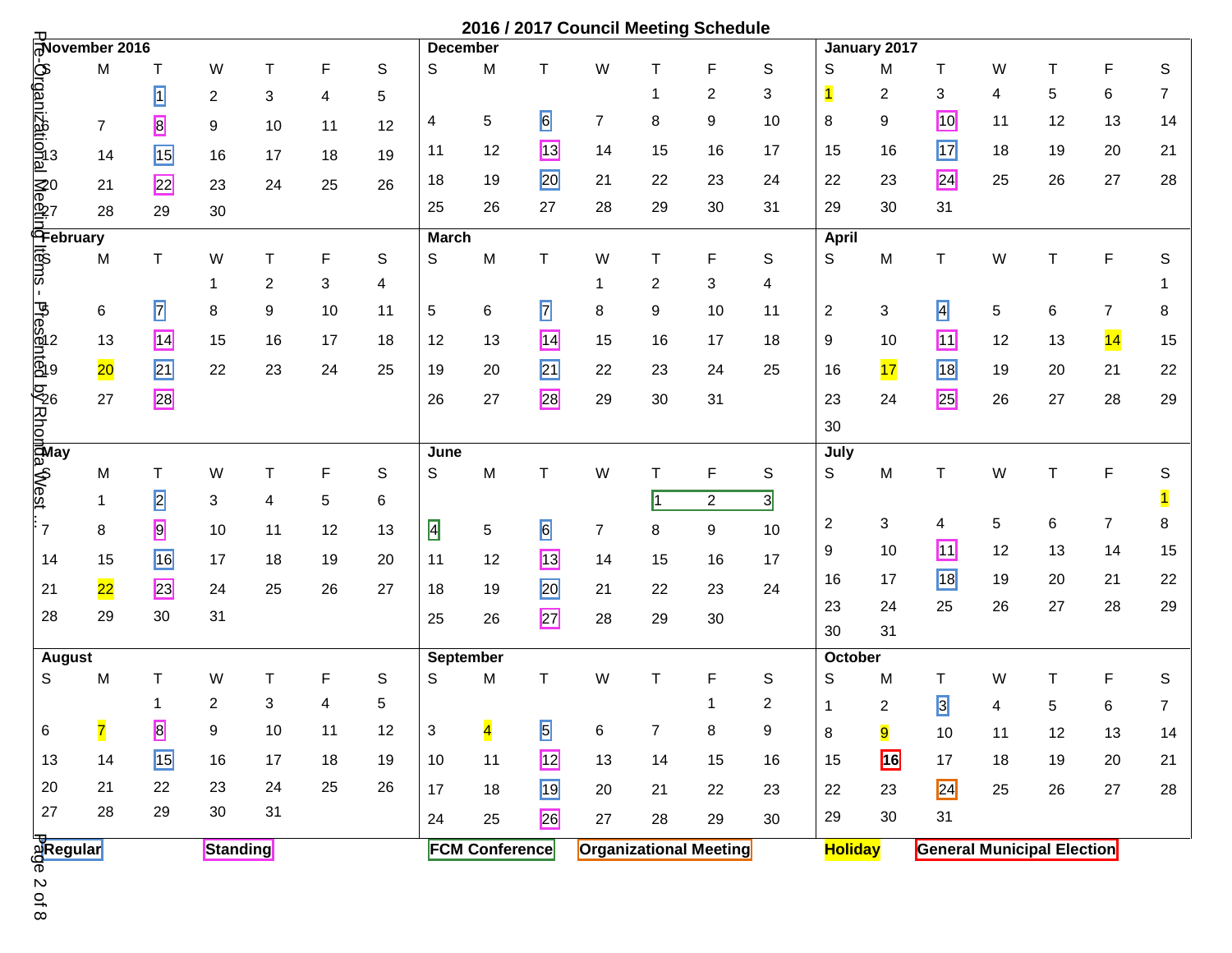| $\overline{a}$                    |
|-----------------------------------|
| ו<br>ו<br> <br> <br> <br>         |
|                                   |
| <b>CONTRACT CONTRACT CONTRACT</b> |
| $\frac{1}{2}$                     |

| Pre-Organizational<br>Pre-Organizational<br>Pre-Organizational<br>Meeting                            |                                                                                             | 2016-2017 COUNCIL REPRESENTATION ON BOARDS & COMMITTEES                                                                                                   |                                                                     |                                                                                                                                       |                                                                                                             |                                                                                   |
|------------------------------------------------------------------------------------------------------|---------------------------------------------------------------------------------------------|-----------------------------------------------------------------------------------------------------------------------------------------------------------|---------------------------------------------------------------------|---------------------------------------------------------------------------------------------------------------------------------------|-------------------------------------------------------------------------------------------------------------|-----------------------------------------------------------------------------------|
|                                                                                                      | <b>RYAN MAGUHN</b>                                                                          | <b>HEK</b><br><b>ALBERT OSTAS</b>                                                                                                                         | <b>STUART TAYLOR</b>                                                | <b>MATTHEW YOUNG</b>                                                                                                                  | <b>MARCEL MICHAELS</b>                                                                                      | <b>ROB MACKIN</b>                                                                 |
|                                                                                                      | Committee (2 of 3)<br><b>Disaster Services</b>                                              | ark<br>Mary Reimer P<br>Society                                                                                                                           | Pulpmill Advisory<br>West Fraser<br>Committee                       | <b>Hinton Municipal</b><br>Library Board                                                                                              | <b>Review Committee</b><br>Nominations<br>(3 <sub>of</sub> 3)                                               | Foundation Board<br>Evergreen                                                     |
| <u>ର</u> ୁ<br>କୁଏ । Call Centre Mgmt<br>କୁommittee                                                   | County) (2 of 3)<br>Inter-Municipal<br>(Yellowhead<br>Committee                             | Personnel/Council<br>Liaison (3 of 3)                                                                                                                     | Committee (FRAG)<br>Forest Resources<br>Advisory                    | Committee (2 of<br>Nominations<br>Review<br>$\widehat{\mathfrak{S}}$                                                                  | Management (2 of<br>West Yellowhead<br>Regional Waste<br>$\widehat{\mathbf{a}}$                             | Northern AB<br>Mayors                                                             |
| <b>Bersonnel/Council</b><br>Statison (1 of 3)<br>And State of 3)                                     | Personnel/Council<br>Liaison $(2 \text{ of } 3)$                                            | Committee (CEAC)<br>Engagement &<br>Community<br>Advisory                                                                                                 | Yellowhead (1 of 2)<br><b>Futures West</b><br>Community             | Management (1 of<br>West Yellowhead<br>Regional Waste<br>$\widehat{\mathbf{N}}$                                                       | Yellowhead (2 of 2)<br><b>Futures West</b><br>Community                                                     | Inter-Municipal<br>County (1 of 3)<br>Yellowhead<br>Committee                     |
| bet-Municipal<br>Bommittee<br>Bommittee<br>Bot 3)<br>of 3)<br>Examples (Sounty)<br>Examples (Sounty) | Review Committee<br>Nominations<br>$(1$ of 3)                                               |                                                                                                                                                           |                                                                     |                                                                                                                                       |                                                                                                             | Committee (3 of 3)<br><b>Disaster Services</b>                                    |
|                                                                                                      |                                                                                             |                                                                                                                                                           |                                                                     |                                                                                                                                       |                                                                                                             |                                                                                   |
| Nominations Review<br>Community Futures<br>West Yellowhead<br><b>ALTERNATE:</b><br>Committee         | Mary Reimer Park<br><b>Hinton Municipal</b><br><b>ALTERNATE</b><br>Library Board<br>Society | Committee (FRAG)<br>Forest Resources<br><b>Hinton Municipal</b><br>911 Call Centre<br><b>ALTERNATE:</b><br><b>Library Board</b><br>Management<br>Advisory | West Yellowhead<br>Regional Waste<br><b>ALTERNATE</b><br>Management | Personnel/Council<br><b>Disaster Services</b><br>Pulpmill Advisory<br><b>ALTERNATE:</b><br><b>West Fraser</b><br>Committee<br>Liaison | Foundation Board<br>Inter-Municipal<br><b>ALTERNATE</b><br>(Yellowhead<br>Committee<br>Evergreen<br>County) | Engagement &<br><b>ALTERNATE:</b><br>Community<br>Committee<br>Advisory<br>(CEAC) |
| 'Grievance Committee Removed (2016)<br>Page 3 of 8                                                   |                                                                                             |                                                                                                                                                           |                                                                     |                                                                                                                                       |                                                                                                             |                                                                                   |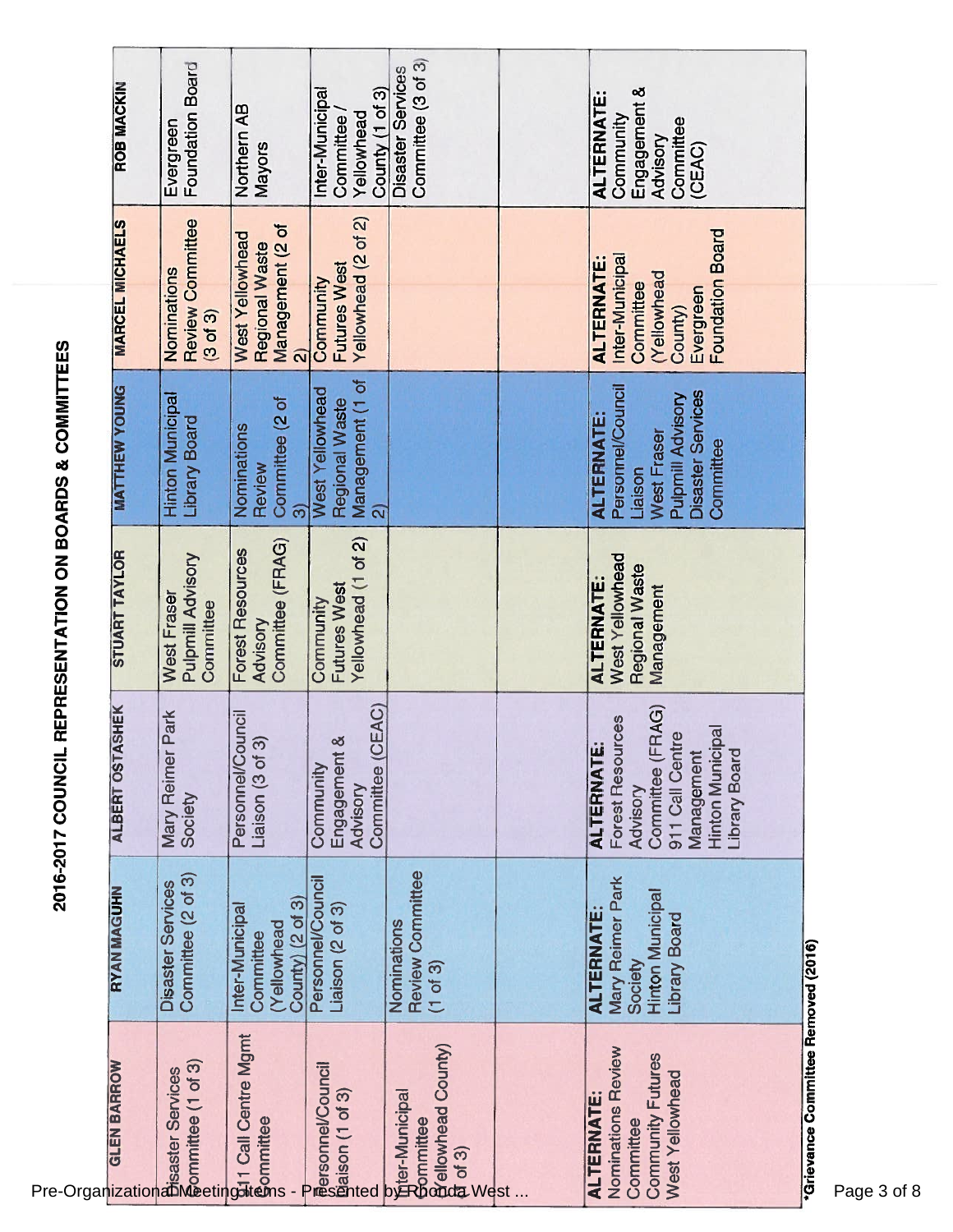# **COUNCIL ACTION PENDING LIST**

|  | as of September 23, 2016 |  |
|--|--------------------------|--|
|  |                          |  |

|                  | as of September 23, 2016 | <b>COUNCIL ACTION PENDING LIST</b> |                    |                                                                                                                                                    |                   |                                          |                 |               |                                                                                                                                                                                                                                                                                                     |
|------------------|--------------------------|------------------------------------|--------------------|----------------------------------------------------------------------------------------------------------------------------------------------------|-------------------|------------------------------------------|-----------------|---------------|-----------------------------------------------------------------------------------------------------------------------------------------------------------------------------------------------------------------------------------------------------------------------------------------------------|
|                  | <b>Meeting Date</b>      | <b>Source</b>                      | <b>Item Number</b> | <b>Action Required</b>                                                                                                                             | Staff Responsible | <b>Multi Staff</b><br><b>Responsible</b> | <b>Due Date</b> | <b>Status</b> | <b>Additional Comments</b>                                                                                                                                                                                                                                                                          |
| Office           | 12 Feb 2013              | Standing                           | MD - 0739          | Review pros/cons of metering water and how to move to<br>phased implementation plan; bring back to council.                                        | Dale Woloszyn     |                                          | 31 Dec 2016     | Pending       | Project Plan to be approved by<br>Council by Dec. 31/15. Will<br>engage CEAC for public<br>feedback. Will bring to October,<br>2016 Standing Committee.                                                                                                                                             |
| Status<br>Report | 23 Sep 2014              | Standing                           | MD - 1186          | After LUB review/updated completed, return "Vacant Land and Wendy Jones<br>Under-Developed Land" report back to council                            |                   | Mindi Petkau                             | 01 Dec 2016     | In Progress   | LUB is currently under a review<br>by Administration and ISL. Final<br>Meeting with Council to review<br>final changes before public<br>process. Draft LUB presented to<br>Council in June 2016, target<br>date for adoption is September<br>$6, 2016$ . Date moved to<br>accommodate LUB approval. |
|                  | 02 Dec 2014              | Regular                            | MD - 1221          | Opening Rec Centre on Statutory Days: Continue trial for<br>additional 2-year period; bring attendance results back to<br>Council after that time. | Laura Howarth     | Hans van Klaveren   01 Dec 2016          |                 | In Progress   | Designated stat holidays are<br>being trialed and results will be<br>reported to Council in December<br>2016.                                                                                                                                                                                       |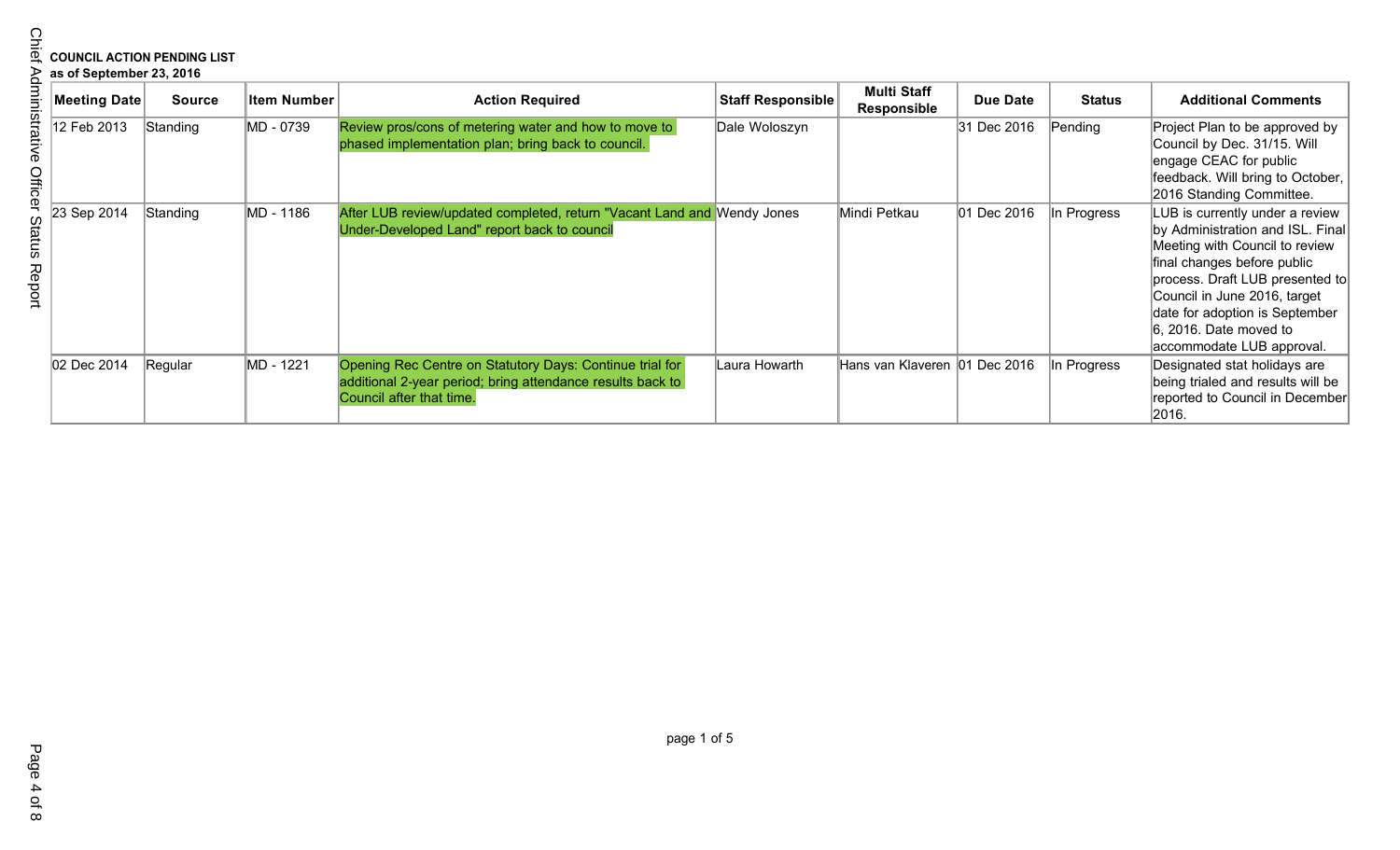| Meeting Date | <b>Source</b> | <b>Item Number</b> | <b>Action Required</b>                                                                                                                                                                                                                                                                                                                                                                                                                                                                                                                                                                          | <b>Staff Responsible</b> | <b>Multi Staff</b><br>Responsible | <b>Due Date</b> | <b>Status</b> | <b>Additional Comments</b>                                                                                                                                                                                                                                                                                                                                                                                                                                                                                                                                                                                                                                                                                                                                                                          |
|--------------|---------------|--------------------|-------------------------------------------------------------------------------------------------------------------------------------------------------------------------------------------------------------------------------------------------------------------------------------------------------------------------------------------------------------------------------------------------------------------------------------------------------------------------------------------------------------------------------------------------------------------------------------------------|--------------------------|-----------------------------------|-----------------|---------------|-----------------------------------------------------------------------------------------------------------------------------------------------------------------------------------------------------------------------------------------------------------------------------------------------------------------------------------------------------------------------------------------------------------------------------------------------------------------------------------------------------------------------------------------------------------------------------------------------------------------------------------------------------------------------------------------------------------------------------------------------------------------------------------------------------|
| 13 Jan 2015  | Standing      | MD - 1229          | <b>Housing Funds Allocation/Municipal Affairs (4 houses):</b><br>Prepare a plan to allocate the \$1M sale proceeds.<br>SC Direction April 28, 2015 - Send a request to<br>Municipal Affairs in regards to the \$1M from sale<br>proceeds of the Rural and Native Housing to be applied<br>to 1) Habitat for Humanity; 2) Balance of funding to be<br>applied to Hinton's future contribution to the Evergreen<br>facility upgrade; 3) in the event the Evergreen Facility<br>Upgrade is not an option then the balance of the funding<br>to be applied to other projects that meet the criteria | Denise Parent            |                                   | 30 Jun 2015     | In Progress   | April 9/15 - Discussion with Don<br>Squires from Capital Initiatives<br>of Municipal Affairs as to project<br>proposals of the sale proceeds<br>within the Town of Hinton. He<br>suggested that Habitat would<br>be a good proposal or any<br>project that supports attainable<br>housing. A letter is to be drafted<br>with proposals for their<br>consideration. April 28/15 -<br>Report went to Standing<br>Committee; May 4/15 - Letter<br>submitted to Housing<br>Development MA requesting<br>transfer of funds, awaiting<br>response. Response delayed<br>due to May 5/15 Provincial<br>election. Nov 2015 followed up<br>with an email as to status. Sep<br>12/2016 Received confirmation<br>email that minister has<br>approved the request.<br>September 21: Still awaiting the<br>funds. |
| 03 Feb 2015  | Regular       | MD - 1302          | That Administration provide a similar report on development<br>permit deposits (update) within twelve months to review the<br>status of outstanding deposits.                                                                                                                                                                                                                                                                                                                                                                                                                                   | <b>Wendy Jones</b>       |                                   | 03 Feb 2016     | In Progress   | Development deposits are now<br>up to date. Administration will<br>present a report on system<br>changes April 26, 2016.<br>Deposits all up to date - report<br>to Council May 3, 2016. Report<br>delayed due to work priorities.<br>All development deposits<br>remain up to date.                                                                                                                                                                                                                                                                                                                                                                                                                                                                                                                 |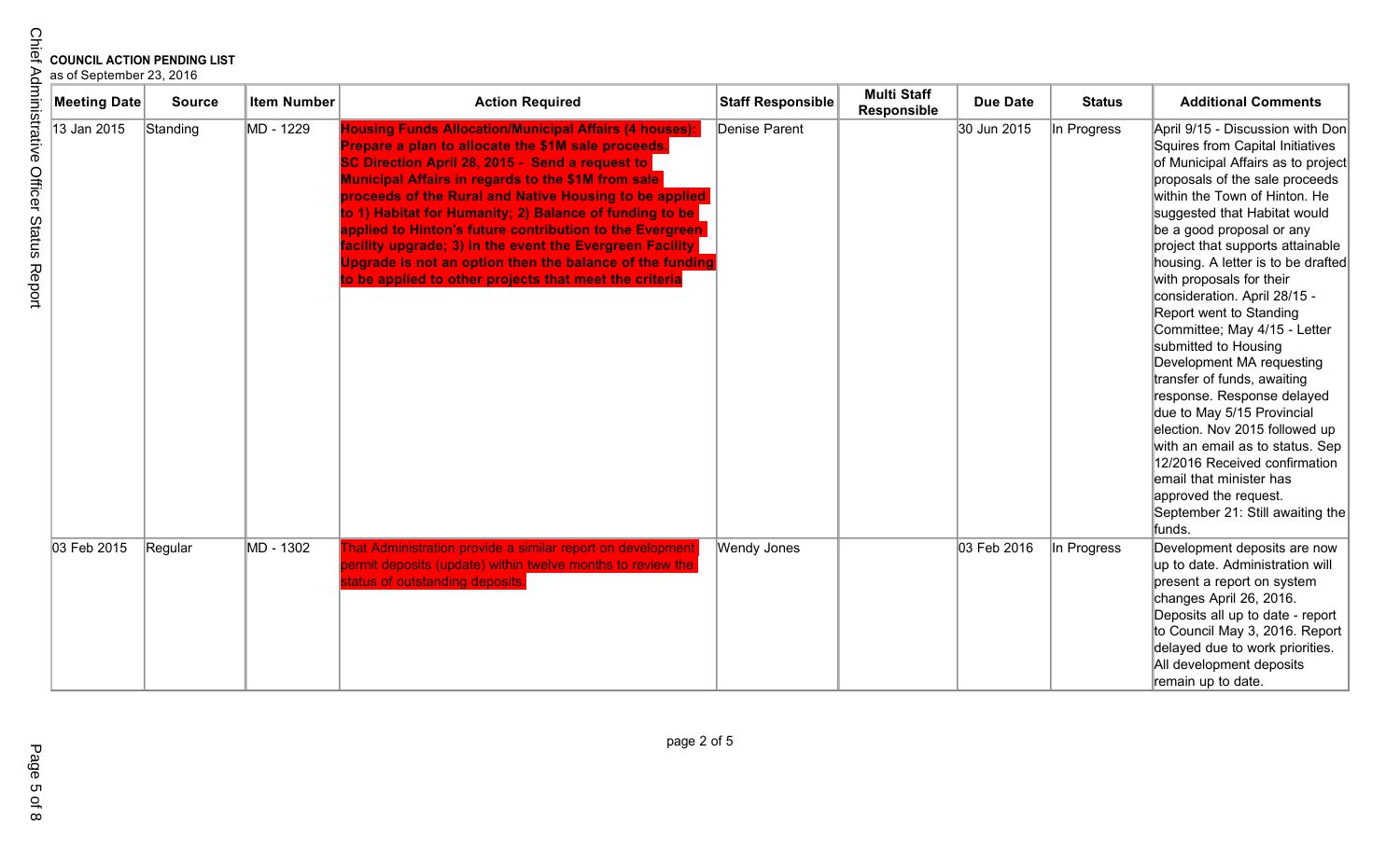| <b>Meeting Date</b> | <b>Source</b> | <b>Item Number</b> | <b>Action Required</b>                                                                                                                                                                   | <b>Staff Responsible</b> | <b>Multi Staff</b><br><b>Responsible</b> | <b>Due Date</b> | <b>Status</b> | <b>Additional Comments</b>                                                                                                                                                                                                                                                                                                                                                                                                                                                                                            |
|---------------------|---------------|--------------------|------------------------------------------------------------------------------------------------------------------------------------------------------------------------------------------|--------------------------|------------------------------------------|-----------------|---------------|-----------------------------------------------------------------------------------------------------------------------------------------------------------------------------------------------------------------------------------------------------------------------------------------------------------------------------------------------------------------------------------------------------------------------------------------------------------------------------------------------------------------------|
| 16 Jun 2015         | Regular       | MD - 1290          | Research all options for the mobile home parks conditions<br>and issues, including roads and number of exits. Bring back<br>to Standing Committee.                                       | Wendy Jones              | Mike Schwirtz                            | 30 Nov 2016     | In Progress   | Fire, Bylaw, Planning and Town<br>Manager met to discuss and<br>evaluate new strategies. The<br>Safer Communities and<br>Neighbourhoods Act of Alberta<br>was reviewed with legal advice<br>and the findings were that this<br>Act does will not support us.<br>Legal is aware of similar issue<br>in another community and is<br>going to review and see what<br>approach we may take. Update<br>Aug 6/15 date moved to allow<br>for further research. Moving date<br>to November, 2016 due to<br>required research. |
| 23 Jun 2015         | Standing      | MD - 1296          | Town Campground: Prepare "business case" to install full or Wendy Jones<br>partial services at the campground; and/or exit strategy to get<br>out of the campground business by Jan./16. |                          | Gordie Lee                               | 30 Sep 2016     | Pending       | Moved to Q3, 2016 (from April,<br>2016) due to scope of work and<br>administration capacity.                                                                                                                                                                                                                                                                                                                                                                                                                          |
| 01 Sep 2015         | Regular       | MD - 1315          | Beaver Boardwalk: Prepare a brochure which includes<br>detailed map of boardwalk; to be included in the 2016 budget.                                                                     | Mike Schwirtz            | Emily Olsen                              | 01 Jun 2017     | In Progress   | Plan is in place to have<br>brochure produced by end of<br>year. Working with a publisher<br>to have brochure ready for<br>Spring, 2016. Awaiting content<br>and review. We are working<br>down one direction but have<br>now applied for funding through<br>FRIAA which will include<br>signage and a number of<br>improvements at the beaver<br>boardwalk. Revised completion<br>date is June, 2017.                                                                                                                |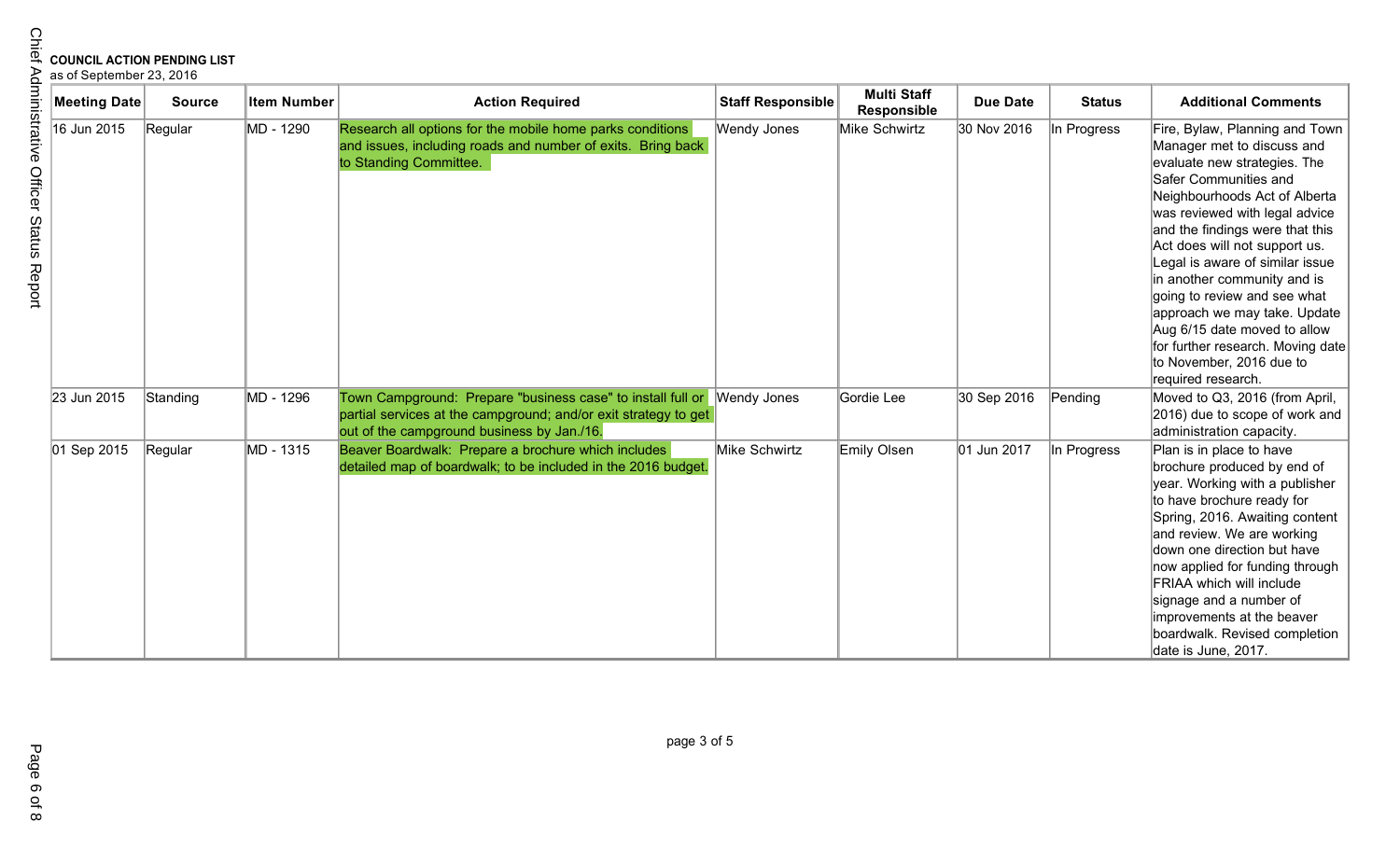| <b>COUNCIL ACTION PENDING LIST</b><br>as of September 23, 2016 |               |                    |                                                                                                                                                                                                                                                                     |                          |                                          |                 |               |                                                                                                                                                     |
|----------------------------------------------------------------|---------------|--------------------|---------------------------------------------------------------------------------------------------------------------------------------------------------------------------------------------------------------------------------------------------------------------|--------------------------|------------------------------------------|-----------------|---------------|-----------------------------------------------------------------------------------------------------------------------------------------------------|
| <b>Meeting Date</b>                                            | <b>Source</b> | <b>Item Number</b> | <b>Action Required</b>                                                                                                                                                                                                                                              | <b>Staff Responsible</b> | <b>Multi Staff</b><br><b>Responsible</b> | <b>Due Date</b> | <b>Status</b> | <b>Additional Comments</b>                                                                                                                          |
| 01 Sep 2015                                                    | Regular       | MD - 1345          | Proceed with consultant to engage in a 10-year Strategic Plan Wendy Jones<br>for the Dr. Duncan Murray Recreation Centre evaluation.                                                                                                                                |                          | Laura Howarth                            | 01 Apr 2017     | In Progress   | Plan is being developed.<br><b>Brought to Standing Committee</b><br>meeting on June 28th.<br>Preparing concept plan and<br>public feedback process. |
| 13 Oct 2015                                                    | Standing      | MD - 1326          | Develop a long term development plan for the Athabasca<br>Riverfront Park (including considering developing priorities for<br>the plan including riverfront access).                                                                                                | Laura Howarth            | Hans van Klaveren 31 Oct 2016            |                 | In Progress   | Information gathered from<br>operating for a second season /<br>park use will be taken into<br>consideration.                                       |
| 27 Oct 2015                                                    | Standing      | MD - 1334          | Develop a modest grant system to cover part of the cost of<br>going to a standardized box for a key box program.                                                                                                                                                    | Mike Schwirtz            | <b>Todd Martens</b>                      | 01 Dec 2016     | In Progress   | Delayed due to work priorities.<br>Will bring back during budget<br>process.                                                                        |
| 27 Oct 2015                                                    | Standing      | MD - 1335          | Incorporate terminology around the new and existing buildings Mike Schwirtz<br>on the key box program for a phased in period.                                                                                                                                       |                          | Todd Martens                             | 01 Dec 2016     | In Progress   | Delayed due to work priorities.<br>Will bring back during budget<br>process.                                                                        |
| 27 Oct 2015                                                    | Standing      | MD - 1336          | Bring the key box bylaw to Regular Council for a decision                                                                                                                                                                                                           | Mike Schwirtz            | <b>Todd Martens</b>                      | 01 Dec 2016     | In Progress   | Delayed due to work priorities.<br>Will bring back during budget<br>process.                                                                        |
| 10 May 2016                                                    | Standing      | MD - 1366          | Review the Public Art Policy in 2016 regarding how donations Laura Howarth<br>from residents can be incorporated.                                                                                                                                                   |                          | Denise Parent                            | 30 Dec 2016     | Pending       | Low priority at this time. Issue<br>prompting this review is being<br>managed separately.                                                           |
| 17 May 2016                                                    | Regular       | MD - 1368          | Explore the possibility of a helipad at the Hinton Hospital.                                                                                                                                                                                                        | Gordie Lee               |                                          | 31 Dec 2016     | Pending       |                                                                                                                                                     |
| 28 Jun 2016                                                    | Standing      | MD - 1373          | Municipal Planning Commission: Remove MPC component<br>from draft LUB and bring a report back to Council providing a<br>review of feedback received under the new LUB in June, 2017.                                                                                | Wendy Jones              |                                          | 30 Jun 2017     | Pending       |                                                                                                                                                     |
| 28 Jun 2016                                                    | Standing      | MD - 1374          | Recreation Centre 10 Year Strategy: Proceed with concept<br>plan, stakeholder engagement under Concept 1 - New<br>Components (Aquatic Centre, Fieldhouse) added to Dr.<br>Duncan Murray Recreation Centre and conduct an Open<br>House by the end of October, 2016. | Wendy Jones              |                                          | 31 Oct 2016     | Pending       |                                                                                                                                                     |
| 12 Jul 2016                                                    | Regular       | MD - 1375          | Commercial Waste Collection: Explore alternate service<br>delivery for Commercial Waste Collection and bring report<br>back to Standing Committee.                                                                                                                  | Gordie Lee               |                                          | 28 Mar 2017     | Pending       |                                                                                                                                                     |